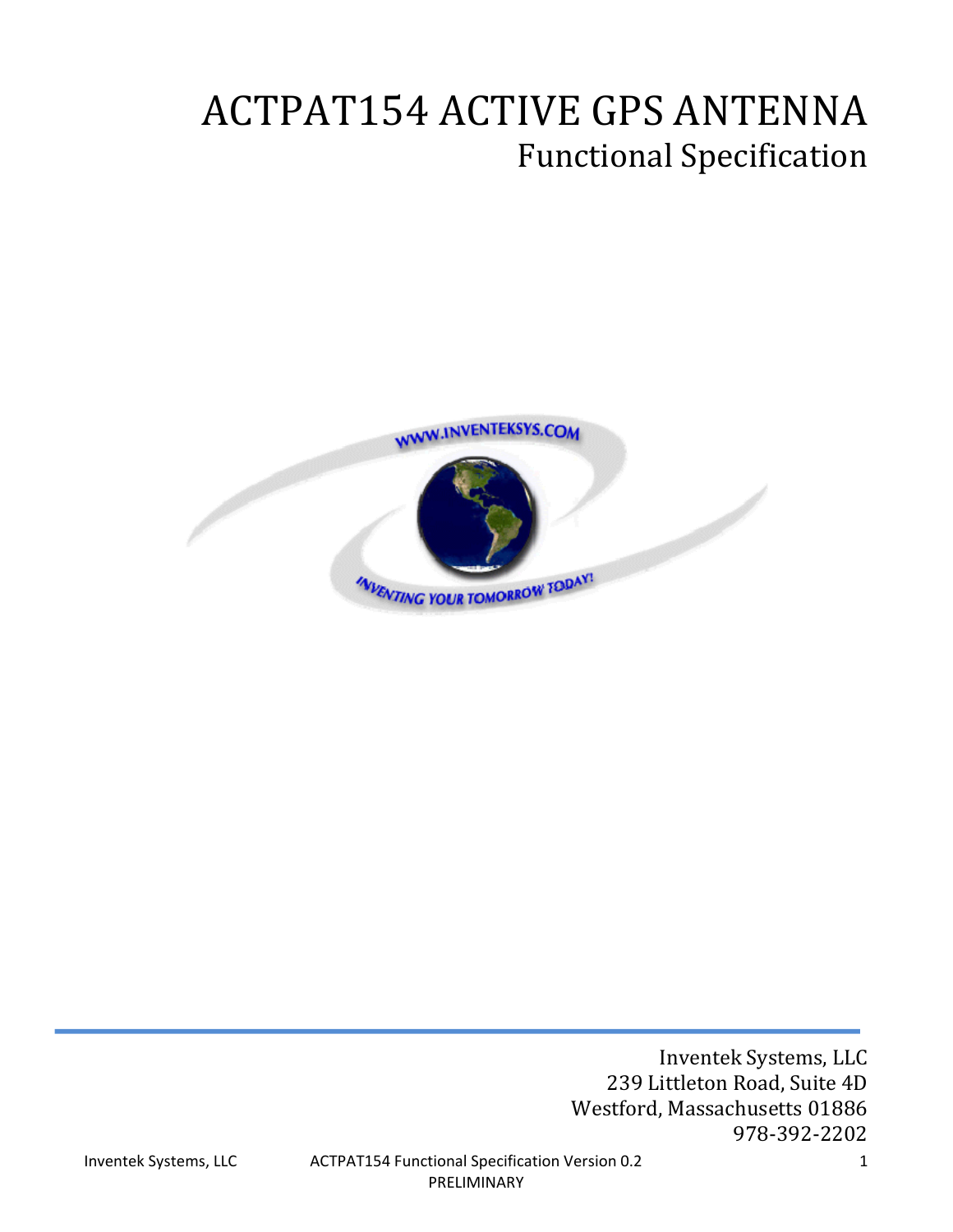© 2008 Inventek Systems, LLC 239 Littleton Road, Suite 4D Westford, Massachusetts 01886 978‐392‐2202 978‐692‐3502 (Fax)

Visit us at http://www.inventeksys.com/



Inventek Systems, LLC, reserves the right to make changes to its products, specifications and other information at any time without notice. Inventek Systems assumes no liability or responsibility for any claims or damages arising out of the use of this document, or from the use of products based on this document, including, but not limited to claims or damages based on infringement of patents, copyrights or other intellectual property rights. Inventek Systems makes no warranties, either express or implied with respect to the information and specifications contained in this document. Performance characteristics listed in this document do not constitute a warranty or guarantee of product performance.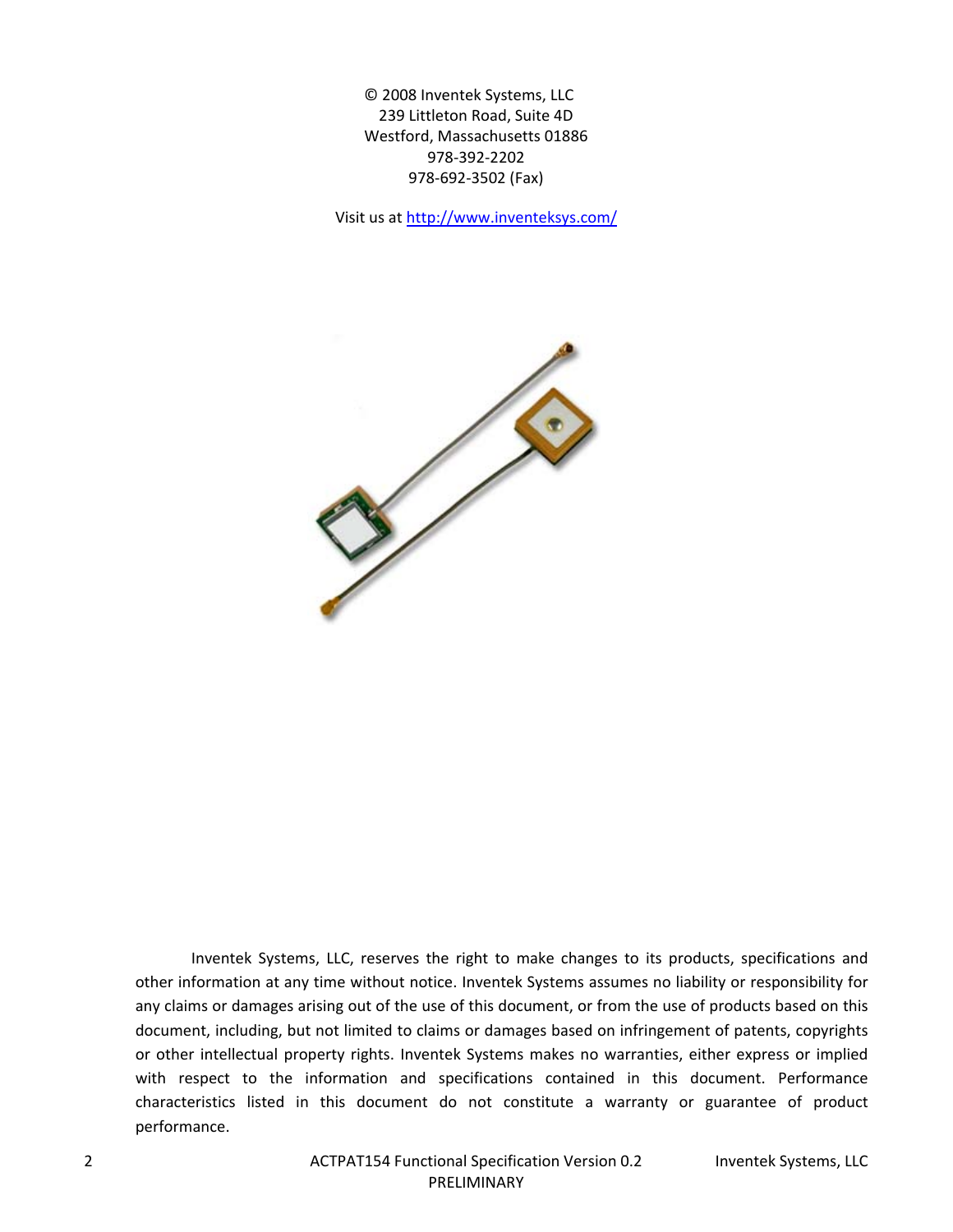# **Contents**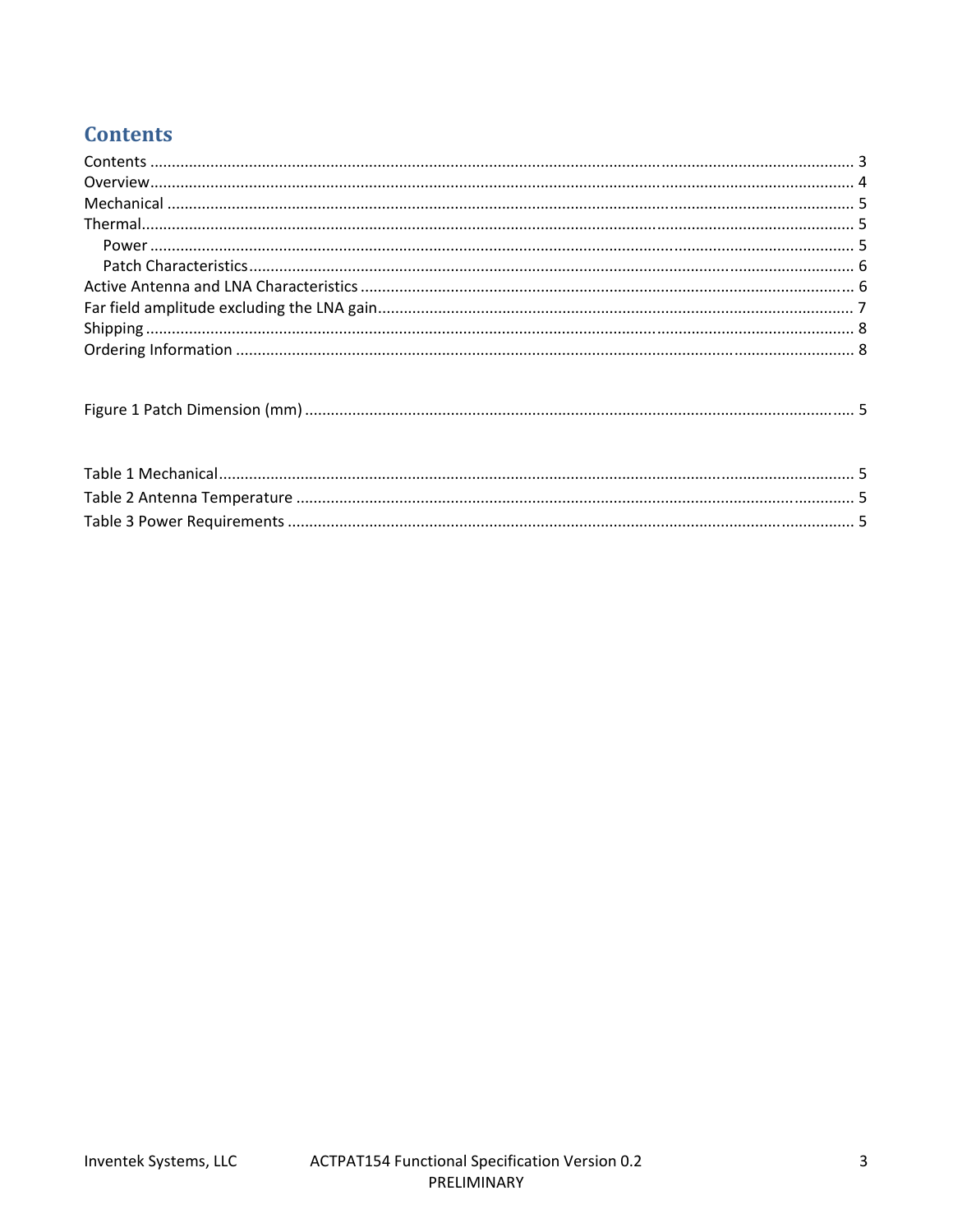# **Overview**

Inventek's GPS antenna, part number, ACTPAT154‐01‐IP is designed to work with a variety of GPS receivers. The active antenna is designed to snap directly onto the Inventek GPS modules ISM300F1 and ISM300F2 Family of GPS receivers.

The standard model is made from ceramic and comes with a LNA and mini coaxial 1.13mm cable with a U.FL RF connector that you can mount it directly on the board or attach to your GPS receiver. The active antenna can be used in a variety of applications including automotive with an impedance of 50 ohms.

The antenna, P/N ACTPAT154‐01‐IP lets you integrate low cost GPS functionality into your product quickly and easily. It's suitable for a wide range of applications, including the most compact:

- Hand‐held personal positioning and navigation
- External PDAs, Pocket PCs and other hand‐held computers
- Fleet management
- Asset tracking
- Automatic vehicle location

The ACTPAT154‐01‐IP provides world class performance suits it to navigating urban canyons, as well as wide‐ open spaces. Being lead‐free, it complies with the European Union's RoHS (Restriction of Hazardous Substances) directive.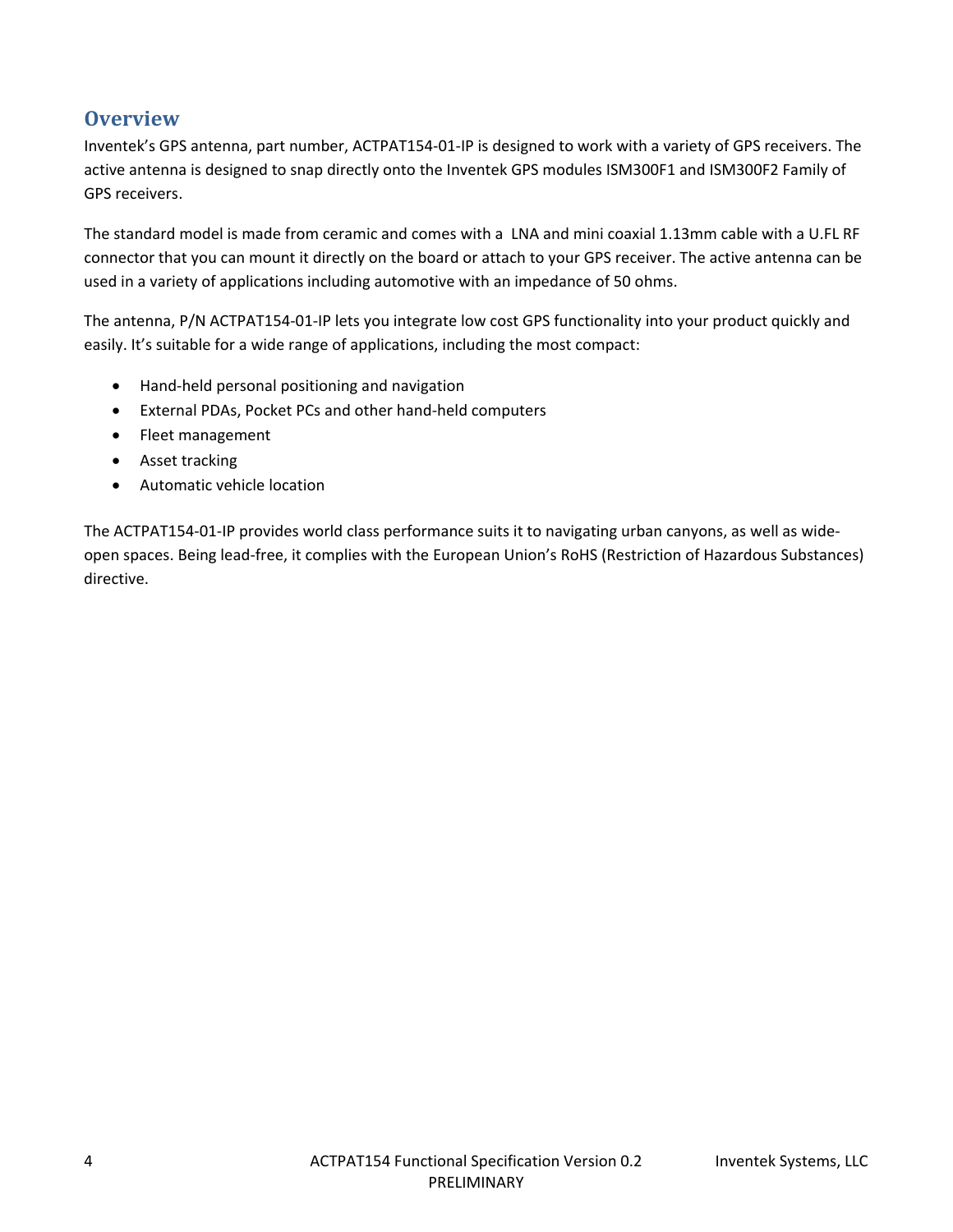## **Mechanical**

Table 1 summarizes the dimensions of the Antenna.

| <b>Parameter</b> | <b>Value</b>                      |  |
|------------------|-----------------------------------|--|
| Rectangular      | $15.2 \times 15.2 \text{ mm}$     |  |
| Width            | $7.0 \pm 0.2$ mm including Shield |  |
| Color            | Brown with silver shield          |  |
| Impedance        | 50 Ohms                           |  |
| Connector        | IPEX U.FL (MHFI)                  |  |

**Table 1 Mechanical**



**Figure 1 Patch Dimension (mm)**

## **Thermal**

| <b>Name</b>                       |                                 |
|-----------------------------------|---------------------------------|
| Operation Temperature range       | $-40$ to $+85$ °C               |
| Storage temperature               | $-40$ to $+90$ °C               |
| Humidity                          | 10 to 95% RH                    |
| <b>Frequency Temp Coefficient</b> | 20 max ppm/ °C at -40 to -90 °C |

**Table 2 Antenna Temperature**

### **Power**

Table 3 summarizes the Antenna's power requirements.

| <b>Parameter</b>    | <b>Value</b>     |  |
|---------------------|------------------|--|
| <b>VCC</b>          | $2.7 - 5.4$ V dc |  |
| Continuous tracking | 10 mA @ 3 Volts  |  |

**Table 3 Power Requirements**

You can reduce power consumption by turning on the antenna and only when needed to acquire a fix.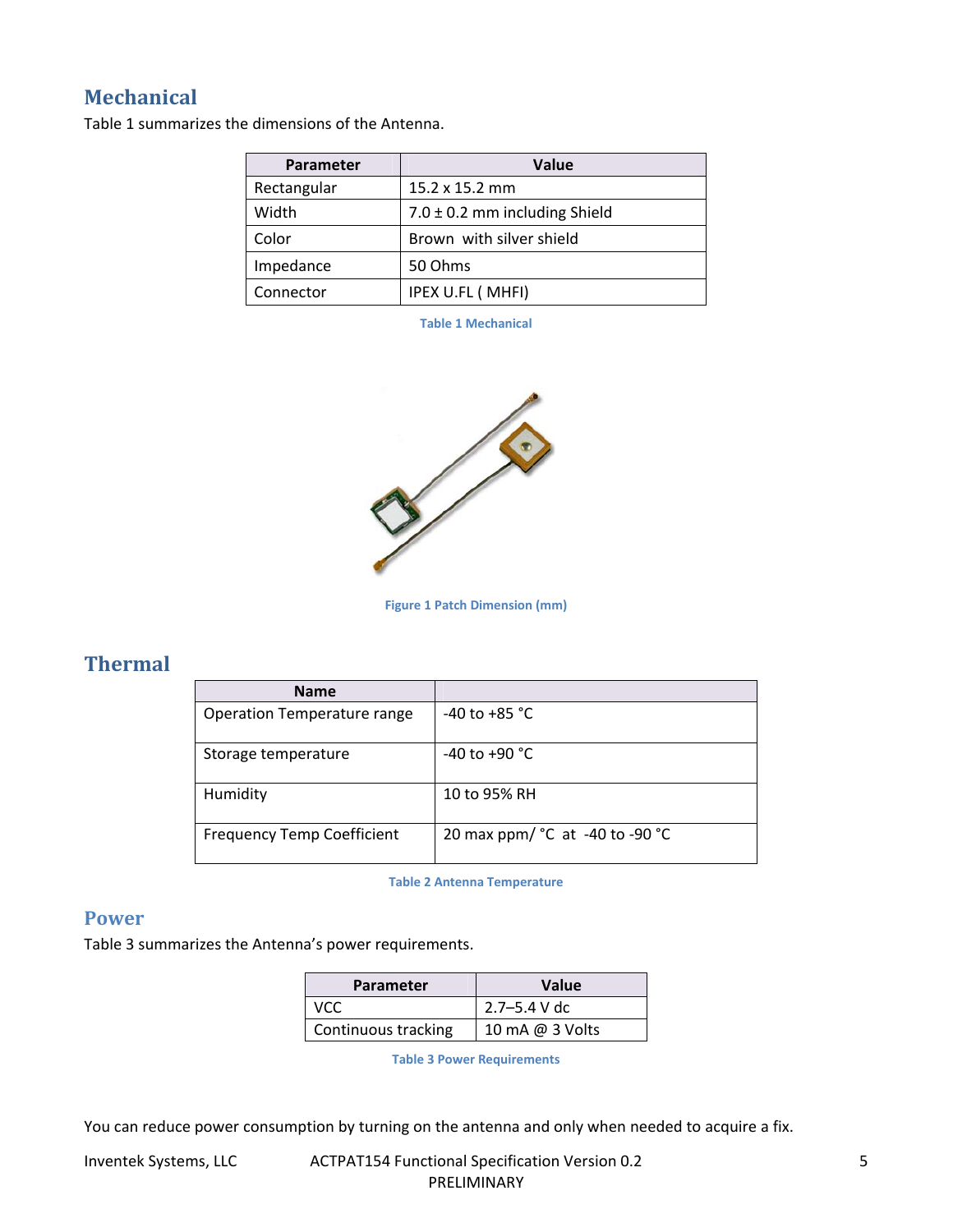## **Patch Characteristics**

The Patch characteristics are measured with 70x70 mm ground plane in an anechoic chamber. Active antenna ESD test (working): >16kv (contact discharge with radome)

| Antenna                                       | Value               |
|-----------------------------------------------|---------------------|
| Patch Center Frequency                        | 1578.00 +/- 2.0 Mhz |
| Patch Bandwidth (under -10<br>dB return loss) | 5 Mhz min           |
| Patch Gain at Zenith                          | +0.5 dBic Typical   |
| Patch Gain at 10 degrees<br>elevation         | -5.5 dBic min       |
| Polarization                                  | R.H.C.P             |
| <b>Axial Ratio</b>                            | 2.0 dB Typical      |

## **Active Antenna and LNA Characteristics**

| LNA                | Value                        |  |
|--------------------|------------------------------|--|
| Gain               | 26 to 35 dB (@ 3volts 24 dB) |  |
| Noise figure       | 1.4 dB ( $@$ 3 volts 1.35dB) |  |
| <b>Output VSWR</b> | $DC = 1.5$ max               |  |
| *Center Frequency  | 1575.42+/- 1.0 Mhz           |  |

\* Center Frequency may be offset based upon the surroundings. ACTPAT154 has been tuned and tested in free space with printed circuit board and shield as shown in Figure 1.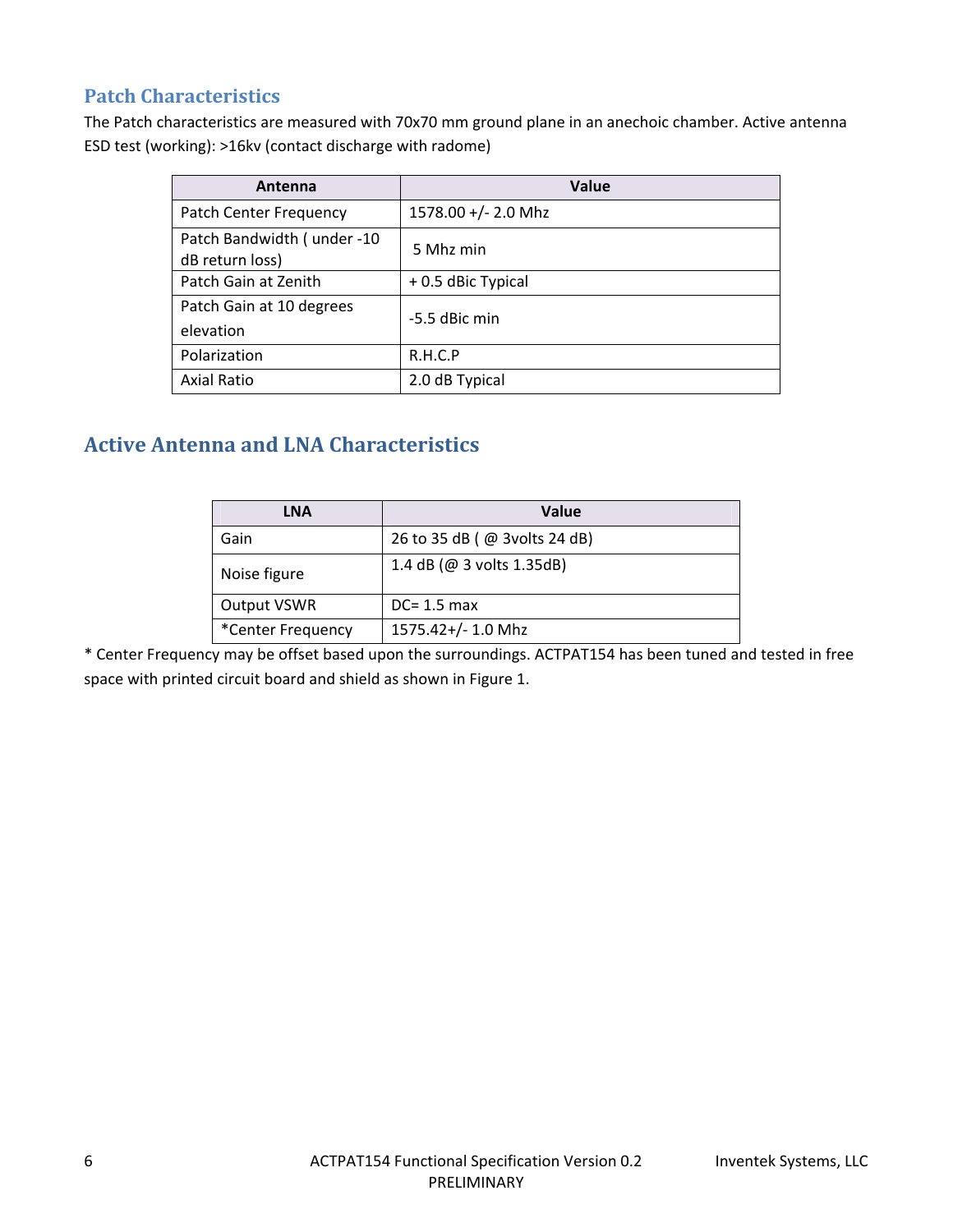# **Far field amplitude excluding the LNA gain**

Here is an example of Radiation Pattern of the patch (0 and 90°) Far field amplitude excluding the LNA gain. The Patch characteristics are measured with 50x50 mm ground plane in an anechoic chamber. Active antenna ESD test (working): >16kv (contact discharge with radome)

#### **O ° degrees**





**Figure 3 Radiation Pattern (Excluding LNA Gain) (90°)**

#### Inventek Systems, LLC ACTPAT154 Functional Specification Version 0.2 7 PRELIMINARY